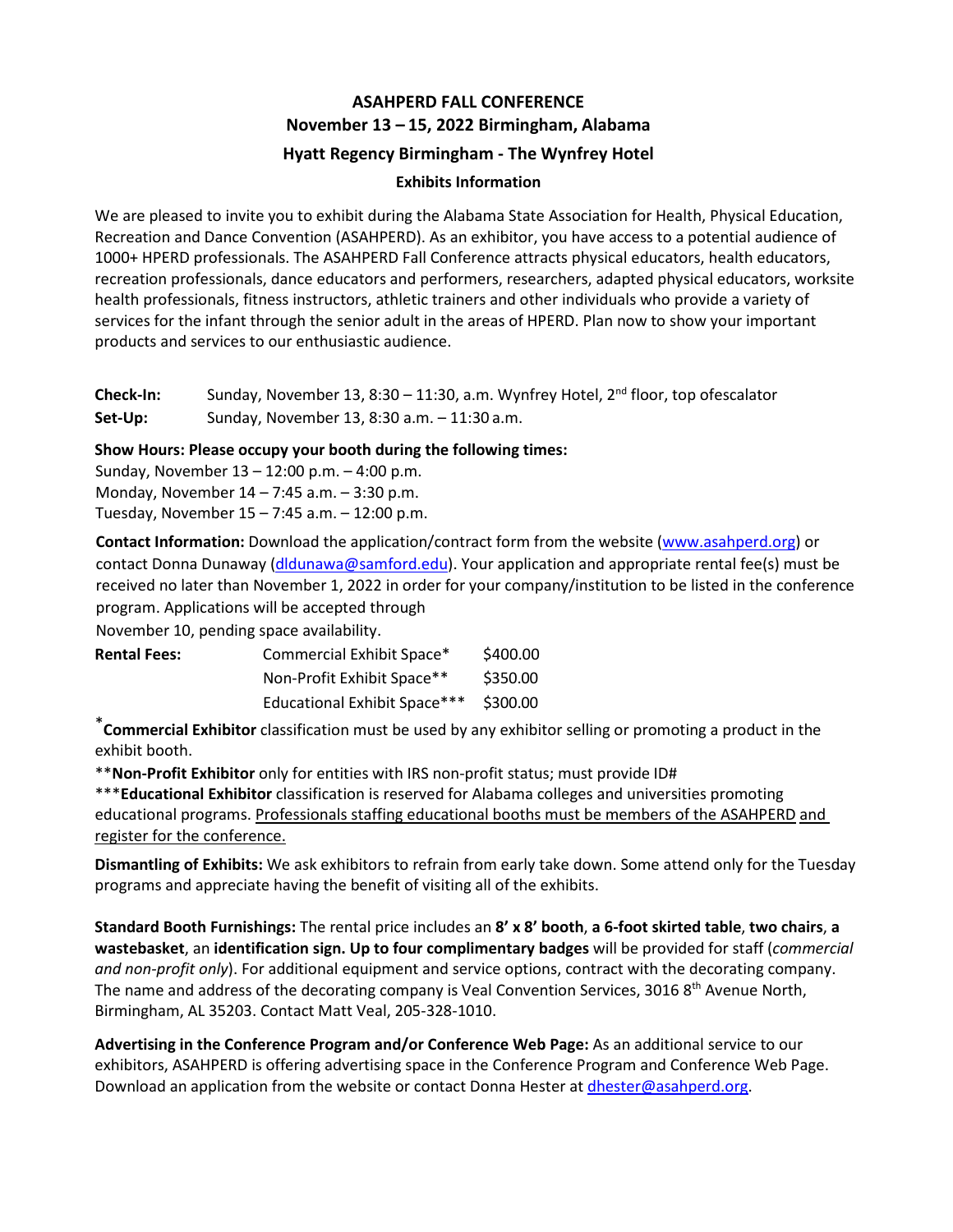## **ASAHPERD EXHIBIT SPACE OFFICIAL APPLICATION & CONTRACT**

**Please type or carefully print all information** 

#### **CONFIRMATION AND EXHIBITOR INFORMATION SHOULD BE SENT TO:**

|                                                                                                                                                                                                                                                                                                                                                                                            | Company/Institution Name <b>Example 2018</b>                                                                                                                                                                                                                                                                                       |  |  |  |  |
|--------------------------------------------------------------------------------------------------------------------------------------------------------------------------------------------------------------------------------------------------------------------------------------------------------------------------------------------------------------------------------------------|------------------------------------------------------------------------------------------------------------------------------------------------------------------------------------------------------------------------------------------------------------------------------------------------------------------------------------|--|--|--|--|
|                                                                                                                                                                                                                                                                                                                                                                                            |                                                                                                                                                                                                                                                                                                                                    |  |  |  |  |
|                                                                                                                                                                                                                                                                                                                                                                                            |                                                                                                                                                                                                                                                                                                                                    |  |  |  |  |
|                                                                                                                                                                                                                                                                                                                                                                                            |                                                                                                                                                                                                                                                                                                                                    |  |  |  |  |
|                                                                                                                                                                                                                                                                                                                                                                                            | Email <u>Communication and the communication of the communication</u>                                                                                                                                                                                                                                                              |  |  |  |  |
| <b>Rental Fees:</b>                                                                                                                                                                                                                                                                                                                                                                        |                                                                                                                                                                                                                                                                                                                                    |  |  |  |  |
| \$400.00 (vendors selling or promoting a product)<br><b>Commercial Exhibit Space</b><br>\$350.00 (entities with IRS non-profit status; must provide ID#)<br><b>Non-Profit Exhibit Space</b><br>\$300.00 (reserved for Alabama colleges and universities whose representatives must be members of<br><b>Educational Exhibit Space</b><br>ASAHPERD and pay the convention registration fee). |                                                                                                                                                                                                                                                                                                                                    |  |  |  |  |
|                                                                                                                                                                                                                                                                                                                                                                                            | Commercial and Non-Profit Exhibitors Only: Names (as they will appear on name badges) of up to four (4) representatives who will attend the conference.                                                                                                                                                                            |  |  |  |  |
|                                                                                                                                                                                                                                                                                                                                                                                            | Educational exhibitors are expected to be members of ASAHPERD and pay the appropriate registration fees.                                                                                                                                                                                                                           |  |  |  |  |
|                                                                                                                                                                                                                                                                                                                                                                                            | $\overline{1}$ )                                                                                                                                                                                                                                                                                                                   |  |  |  |  |
| (2)                                                                                                                                                                                                                                                                                                                                                                                        | $\overline{a}$ and $\overline{a}$ and $\overline{a}$ and $\overline{a}$ and $\overline{a}$ and $\overline{a}$ and $\overline{a}$ and $\overline{a}$ and $\overline{a}$ and $\overline{a}$ and $\overline{a}$ and $\overline{a}$ and $\overline{a}$ and $\overline{a}$ and $\overline{a}$ and $\overline{a}$ and $\overline{a}$ and |  |  |  |  |
|                                                                                                                                                                                                                                                                                                                                                                                            |                                                                                                                                                                                                                                                                                                                                    |  |  |  |  |
|                                                                                                                                                                                                                                                                                                                                                                                            | WHAT DO YOU INTEND TO EXHIBIT? NOTICELLY A SERVE THAT THE RELATION OF THE RELATION OF THE RELATION OF THE RELA                                                                                                                                                                                                                     |  |  |  |  |
|                                                                                                                                                                                                                                                                                                                                                                                            | DIRECTORY LISTING. Please indicate the information as you wish it to appear in the convention program.                                                                                                                                                                                                                             |  |  |  |  |
|                                                                                                                                                                                                                                                                                                                                                                                            |                                                                                                                                                                                                                                                                                                                                    |  |  |  |  |
|                                                                                                                                                                                                                                                                                                                                                                                            | Website URL Production of the contract of the contract of the contract of the contract of the contract of the contract of the contract of the contract of the contract of the contract of the contract of the contract of the                                                                                                      |  |  |  |  |
|                                                                                                                                                                                                                                                                                                                                                                                            |                                                                                                                                                                                                                                                                                                                                    |  |  |  |  |
|                                                                                                                                                                                                                                                                                                                                                                                            |                                                                                                                                                                                                                                                                                                                                    |  |  |  |  |
|                                                                                                                                                                                                                                                                                                                                                                                            | Description of product(s) or service(s) (25 words or less) examples and the service of product of product(s) or service(s) (25 words or less)                                                                                                                                                                                      |  |  |  |  |
|                                                                                                                                                                                                                                                                                                                                                                                            |                                                                                                                                                                                                                                                                                                                                    |  |  |  |  |

In contracting as an exhibitor at the ASAHPERD Fall Conference, the applicant agrees to release, defend, and hold harmless the Alabama State Association for Health, Physical Education, Recreation and Dance, any co-sponsors, and the exhibition facility and its agents and employees from and against any and all losses, costs, damages, liability, or expense (including attorney's fees) arising out of or resulting from any accident, bodily injury, property loss or damage, or other occurrences to any person or persons including the exhibitor, its agents, employees, and invitees arising out of or resulting from exhibitor's use and occupancy of the exhibit area at the conference facility or any part thereof. **Before signing**, please be sure to read the rules and regulations printed on the reverse of this form. Signature constitutes acceptance of and agreement with all such rules and regulations.

Total Amount Due \$

Payment type (circle one): check credit card **– Visa MC Discover AMEX**

Credit card #

Expiration date

Name on card and billing address including zip code if different from

above:

Authorized Signature

Title

**ACCEPTANCE**. This application becomes an official agreement if accepted by ASAHPERD. Your confirmation copy will be returned to you with any additional instructions.

#### **Checks payable to: ASAHPERD**

**Mail this application and payment to: ASAHPERD Fall Conference Exhibits, PO Box 369, Arley, AL 35541**

| <b>FOR ASAHPERD USE ONLY</b> |                           |  |  |  |  |  |
|------------------------------|---------------------------|--|--|--|--|--|
| Date Accepted:               |                           |  |  |  |  |  |
| # of Booths                  |                           |  |  |  |  |  |
| Type                         | Commercial NP Educational |  |  |  |  |  |
| Booth(s) numbers assigned    |                           |  |  |  |  |  |
| <b>Total Rental Cost due</b> | \$                        |  |  |  |  |  |
| <b>Total Amount Received</b> | \$                        |  |  |  |  |  |
| Check Number                 |                           |  |  |  |  |  |
| Credit card processed        |                           |  |  |  |  |  |
| Processed by:                |                           |  |  |  |  |  |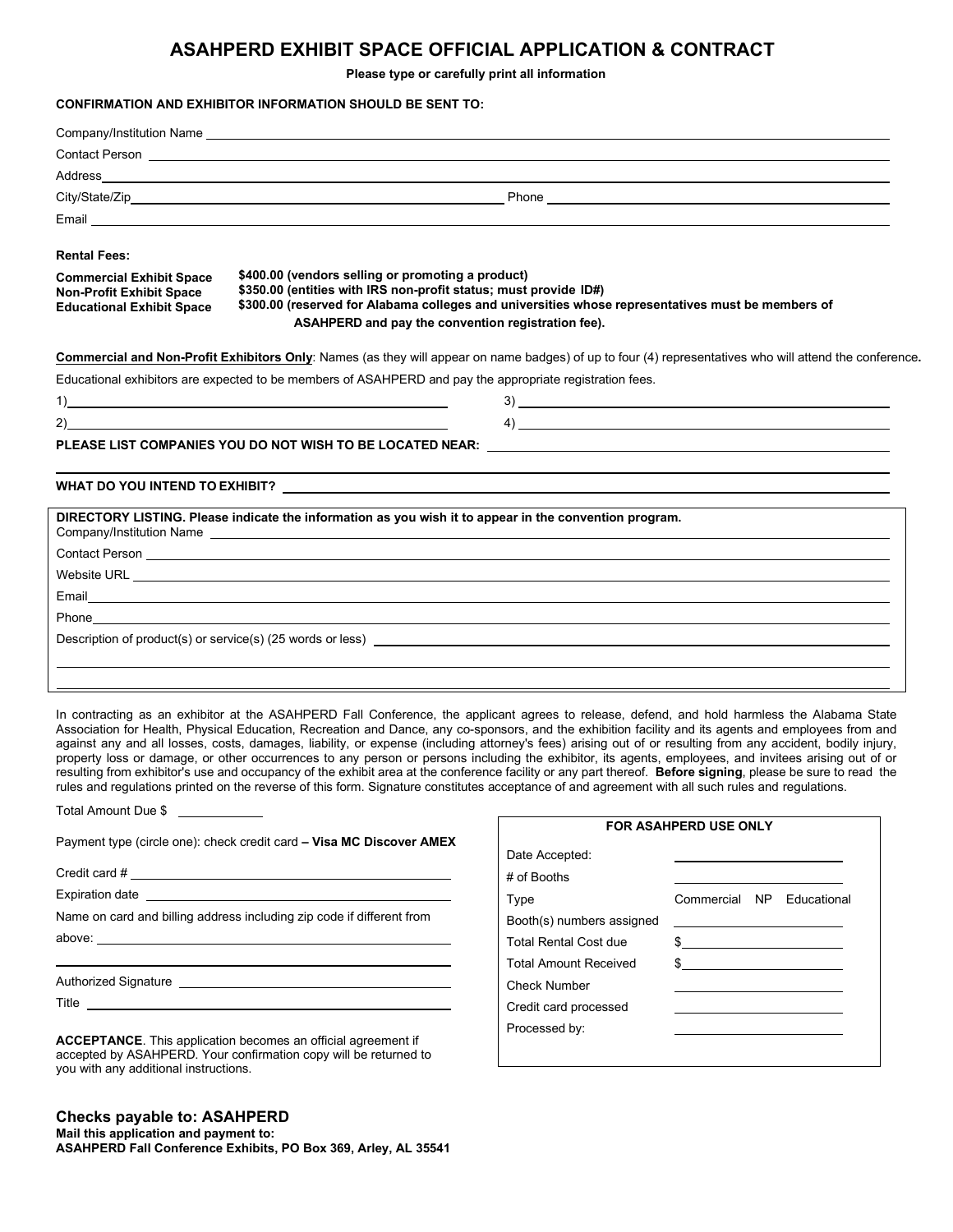## **REGULATIONS**

These rules and regulations are a part of the contract between the Alabama State Association for Health, Physical Education, Recreation, and Dance (ASAHPERD) and the Exhibitor. Exhibit Management reserves the right to render all interpretations and decisions, should questions arise, and to establish further regulations as may be deemed necessary to the general success and well-being of the convention. Exhibit Management's decisions and interpretations shall be accepted as final in all cases. These regulations have been formulated for the best interests of the exhibitor. The management respectfully asks the full cooperation of the exhibitors in their observance. All points not covered are subject to the decision of the management. Signature on the front of this form constitutes acceptance of and agreement with all regulations written herein.

**CONTRACT & PAYMENT FOR SPACE:** All applications must be accompanied by payment for the appropriate number of booths. **Checks should be made payable to ASAHPERD.**  Upon acceptance by ASAHPERD this application becomes a contract **for an 8' X 8' booth space, including a table, two chairs, drapery, exhibit sign, and up to four badges (commercial and non-profit only).** In the event of fire, strikes, or other uncontrollable circumstances rendering the exhibit area unfit or unavailable for use, or causing the show to be canceled 10 days or more prior to the opening date, this contract will not be binding and payments on account of exhibit rental will be refunded. If such event should occur within 10 days prior to the opening date of the show, 80% of the money paid for rental will be refunded. All measurements, as shown on the diagram, have been made accurately, but the management reserves the right to make such modifications as may be necessary, making equitable adjustment with the exhibitor affected.

**SPACE CANCELLATIONS:** In order to process a refund ASAHPERD must receive a written notice of cancellation from the exhibitor. If a notice of cancellations is more than 45 days prior to the Conference dates, ASAHPERD will refund the booth fee(s) less a **10% processing fee**; if cancellation occurs less than 45 days prior to the Convention dates, the processing fee will be **20%.** No refund will be made if cancellation is received less than 14 days prior to the Conference dates.

**USE OF SPACE: All sales activities must be confined to the limits of the booth.** Products can be demonstrated within the confines of the booth. Demonstrations of an exhibition nature may be scheduled only when a special area is provided for this purpose. Direct sales are restricted to commercial exhibitors only. All direct sales must comply with local and state regulations concerning licensing and taxes. Orders may be taken in the booth and cash transactions are permitted. Sale of merchandise is prohibited in exhibit categories of Non- profit Organization and Educational Institution. No exhibitor shall assign, sublet or share the space allotted without the knowledge and consent of the management. No exhibitor is permitted to show goods other than those manufactured or dealt with in the regular course of business. Displays shall not be placed in such a manner as to block, shield or interfere in any way with other exhibits. Because of the large number of individuals who occupy the exhibit area and the close proximity of fellow exhibitors, ASAHPERD requests that any audio used at a booth be kept at a minimum. Showing of motion pictures or slides in the booth must be limited in size so as not to

disturb adjacent exhibitors.

**INSTALLATION & DISMANTLING:** All exhibitors are expected to comply with the published schedule for installing and dismantling. Under liability of a \$50.00 penalty, each exhibitor agrees to have the exhibit installed according to the published schedule, to keep the booth occupied during exhibit hours **and not dismantle the booth in any manner until after the closing of the show**. All booth space must be claimed at least one hour prior to the opening of the show. Booth space not claimed according to this schedule is subject to being resold without refund of rental paid.

**LIABILITY & INSURANCE:** The ASAHPERD or the facilities management, or any officer or staff members will not be responsible for the safety of the property of the exhibitors from theft, damage by fire, accident, or other causes, but will use reasonable care to protect the exhibitors from such loss and will have **security personnel on duty during all periods when the exhibit is not operating**. No responsibility is assumed for goods delivered to the exhibit space before Set- up Day or for unpacked materials left in the exhibit area after closing hours of the show. Exhibitors wishing to insure their goods must do so at their own expense.

**FIRE PROTECTION:** Flammable booth decorations must be fireproofed. All hangings must clear the floor. Electrical wiring must conform to **National Electrical Code Safety Rules**. If inspection indicates that any exhibitor has neglected to comply with these regulations, or otherwise incurs fire hazard, the right is reserved to cancel all or such part of the exhibit as may be irregular. Exhibitors must comply with all city fire regulations.

**CIRCULATION & SOLICITATION:** Distribution of circulars or other promotion materials may be made only within the booth assigned to the exhibitor presenting such material. Any firm or organization not assigned space in the exhibit will not be permitted to solicit business within the exhibit area.

#### **RESTRICTIONS IN OPERATION OF EXHIBITS:** The

management reserves the right to restrict exhibits that because of noise, method of operation, materials, or any reason become objectionable, and also to prohibit or evict any exhibit that, in the opinion of the management, may distract from the general character of the exhibit as a whole. This reservation includes persons, things, conduct, printed matter, or anything of a character that the management determines is objectionable to the exhibit. In the event of such restriction or eviction, the ASAHPERD is not liable for any refund of rental or other exhibit expense.

**CARE OF BUILDING & EQUIPMENT:** Exhibitors, or their agents, shall not injure or deface the walls or floors of the building, the booths or the equipment of the booths. When such damage appears, the exhibitor is liable to the owner of the property so damaged.